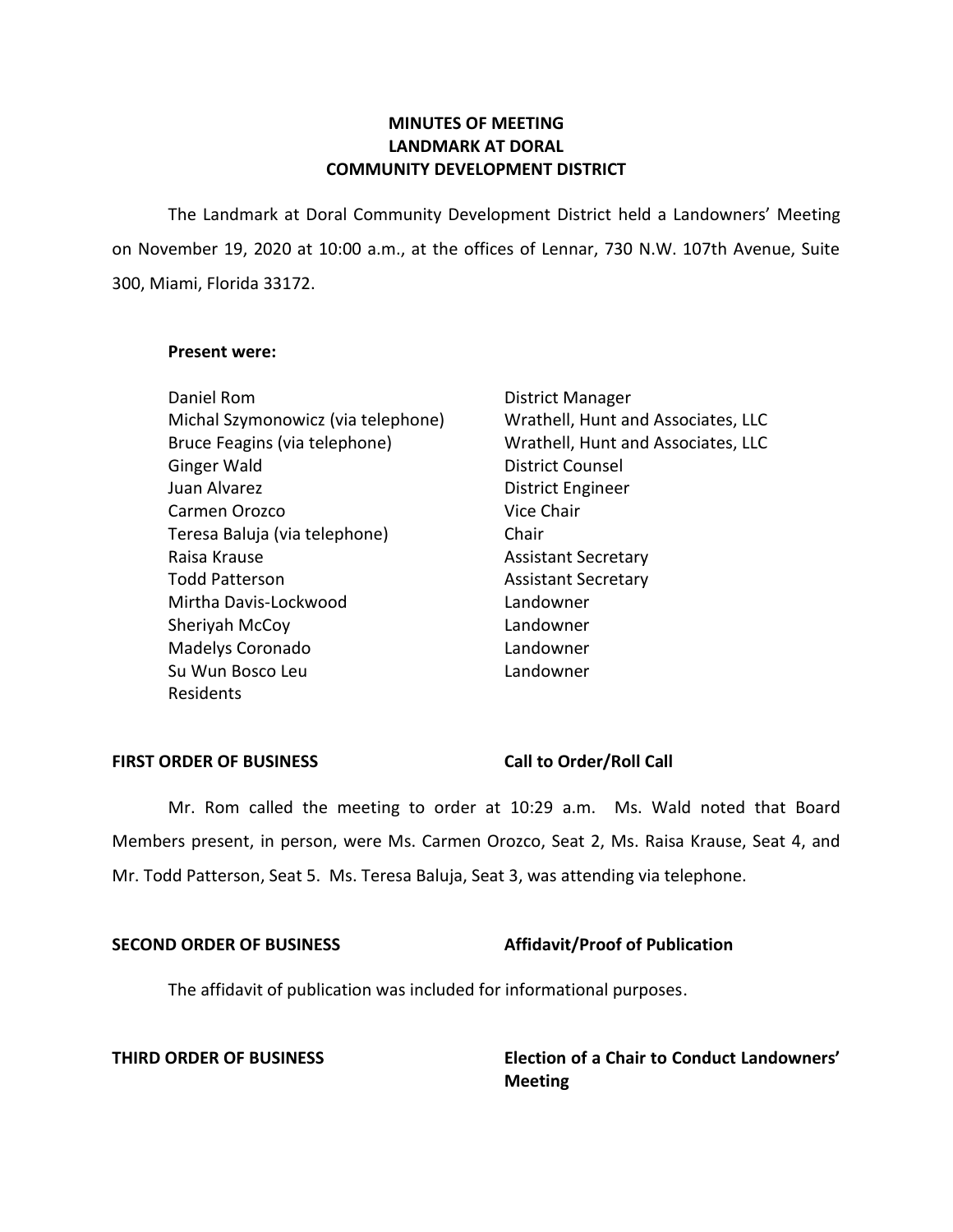**On MOTION by Ms. Orozco and seconded by Mr. Patterson, with all in favor, Mr. Rom serving as Chair to conduct the Landowners' meeting, was approved.** 

#### **FOURTH ORDER OF BUSINESS**

### **Election of Supervisors [SEAT 4]**

#### **A. Nominations**

Landowner Sheriyah McCoy made the following nomination:

Seat 4 Su Wun Bosco Leu

Ms. Orozco made the following nomination:

Seat 4 Raisa Krause

### **B. Casting of Ballots**

### **I. Determine Number of Voting Units Represented**

A total of 66 voting units were represented, as follows:

| Ms. Orozco         | 0 individual votes | 30 proxy votes |
|--------------------|--------------------|----------------|
| Mr. Patterson      | 1 individual vote  | 15 proxy votes |
| Ms. McCoy          | 1 individual vote  | 6 proxy votes  |
| Ms. Davis-Lockwood | 1 individual vote  | 10 proxy votes |
| Su Wun Bosco Leu   | 1 individual vote  | 0 proxy votes  |
| Madelys Coronado   | 1 individual vote  | 0 proxy votes  |

## **II. Determine Number of Voting Units Assigned by Proxy**

 Lennar Homes, LLC, assigned by proxy 30 voting units to Ms. Orozco. Individual landowners assigned by proxy 15 voting units to Mr. Patterson. Individual landowners assigned by proxy 6 voting units to Ms. McCoy. Individual landowners assigned by proxy 10 voting units to Ms. Davis-Lockwood.

 Ms. Wald stated that Ms. Orozco has 30 proxies, Todd Patterson has 15 proxies, Sheriyah McCoy has 6 proxies, and Mirtha Davis-Lockwood has 10 proxies.

A total of 61 voting units were assigned by proxy.

Ms. Orozco cast the following votes:

Seat 4 Raisa Krause 30 votes

Ms. McCoy cast the following votes: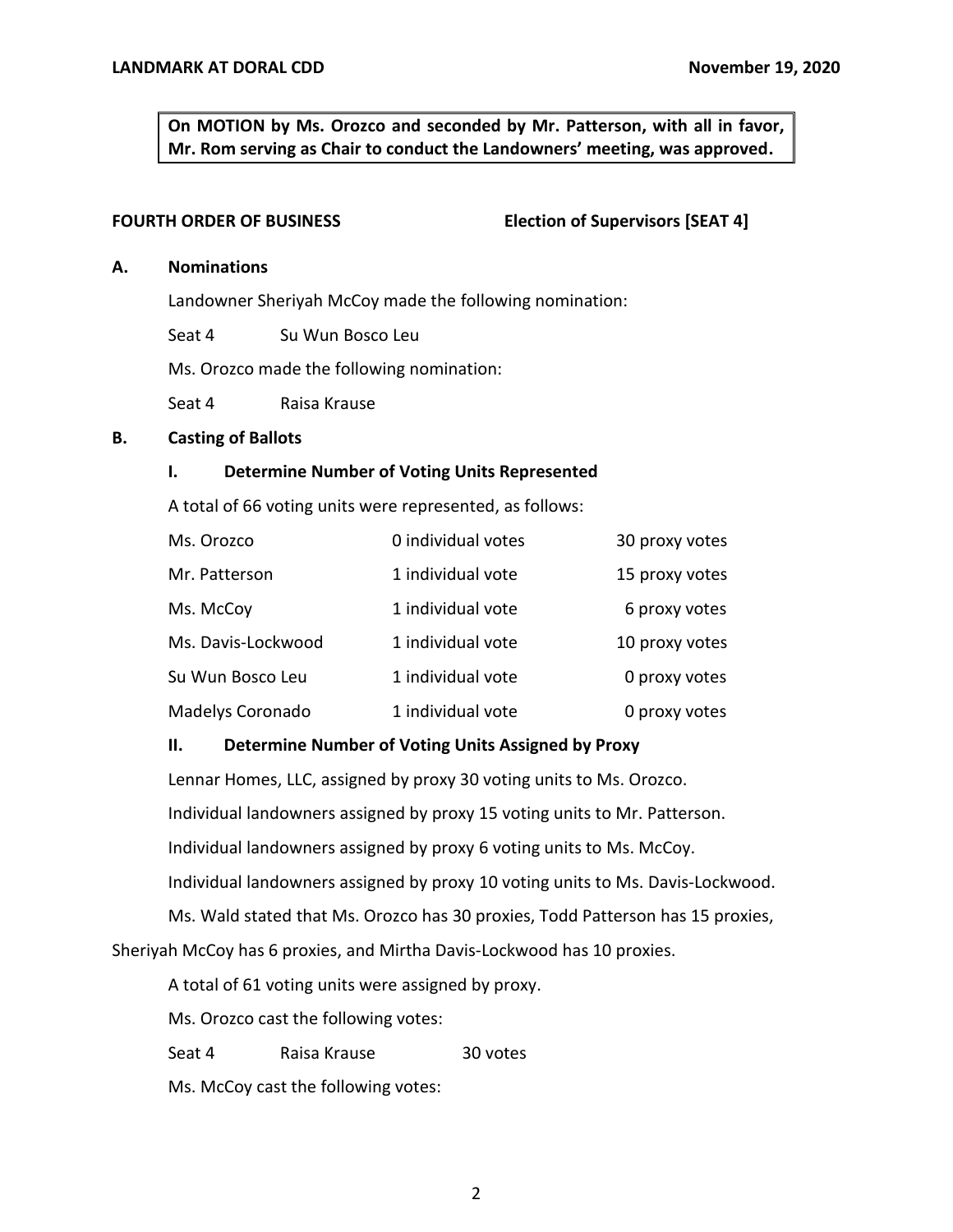Seat 4 Su Wun Bosco Leu 7 votes

Mr. Patterson cast the following votes:

Seat 4 Su Wun Bosco Leu 16 votes

Ms. Davis-Lockwood cast the following votes:

Seat 4 Su Wun Bosco Leu 11 votes

Mr. Leu cast the following vote:

Seat 4 Su Wun Bosco Leu 1 vote

Ms. Coronado cast the following vote:

Seat 4 Su Wun Bosco Leu 1 vote

## **C. Ballot Tabulation and Results**

Mr. Rom reported the following ballot tabulation, results and term length.

| Seat 4 | Su Wun Bosco Leu | 36 votes | 4-year Term |
|--------|------------------|----------|-------------|
| Seat 4 | Raisa Krause     | 30 votes | Not elected |

## **FIFTH ORDER OF BUSINESS**

### **FIFTH ORDER OF BUSINESS Landowners' Questions/Comments**

There being no Landowners' questions or comments, the next item followed.

#### **SIXTH ORDER OF BUSINESS** Adjournment

There being nothing further to discuss, the meeting adjourned at 11:05 a.m.

## [SIGNATURES APPEAR ON THE FOLLOWING PAGE]